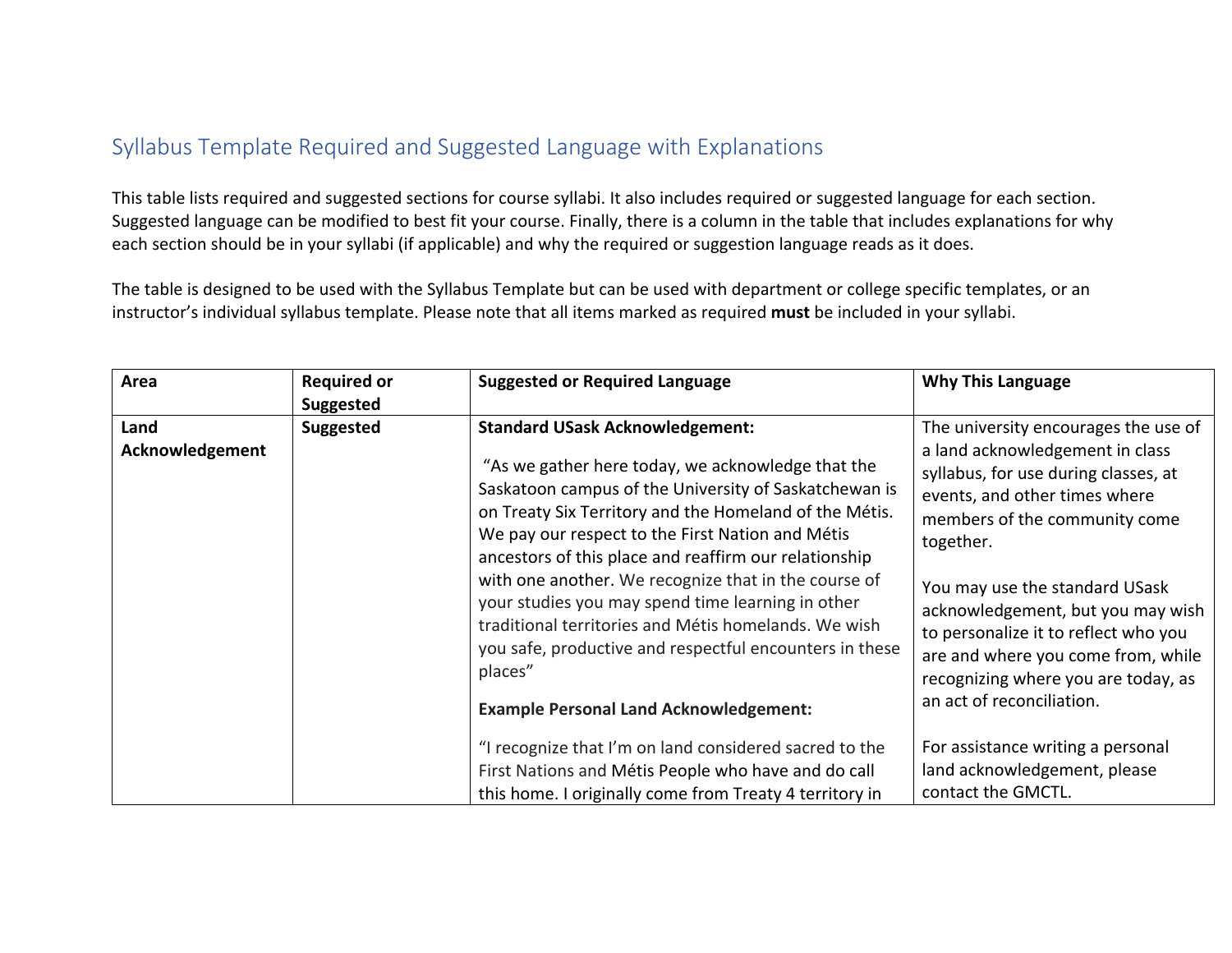|                           |                  | Regina. I come with respect for the land and for the<br>people who have and do reside here."                    |                                        |
|---------------------------|------------------|-----------------------------------------------------------------------------------------------------------------|----------------------------------------|
| <b>Required and</b>       | <b>Suggested</b> | <b>Suggested Language:</b>                                                                                      | This makes it clear to students what   |
| Recommended               |                  |                                                                                                                 | they may need to purchase or           |
| <b>Resources</b>          |                  | To maximize your learning opportunities the following<br>resources are required (or recommended if applicable): | access.                                |
|                           |                  | Any required textbooks (purchased or open)                                                                      | If you're using an open textbook,      |
|                           |                  | Any required access codes                                                                                       | please include the link to make it     |
|                           |                  | Any required lab supplies                                                                                       | easy for students to find. You may     |
|                           |                  |                                                                                                                 | wish to also note that the USask       |
|                           |                  |                                                                                                                 | Bookstore provides a Print-on-         |
|                           |                  |                                                                                                                 | Demand service for open materials.     |
| <b>Outcomes or</b>        | Required         | <b>Suggested Language:</b>                                                                                      | If using Learning Outcomes -           |
| <b>Competencies</b>       |                  |                                                                                                                 | Learning outcomes make it clear to     |
|                           |                  | By the end of this course, students should be able to:                                                          | learners what they will learn and      |
|                           |                  | 1. Demonstrate                                                                                                  | what they will be assessed on in a     |
|                           |                  | 2. Explain                                                                                                      | course.                                |
|                           |                  | 3.                                                                                                              |                                        |
|                           |                  |                                                                                                                 | If using Competencies -                |
|                           |                  |                                                                                                                 | Competencies make it clear to          |
|                           |                  |                                                                                                                 | learners what skills they will be      |
|                           |                  |                                                                                                                 | working toward mastering in the        |
|                           |                  |                                                                                                                 | course.                                |
| <b>Assessment - Types</b> | Required         | <b>Suggested Language:</b>                                                                                      | This information will provide learners |
|                           |                  |                                                                                                                 | with valuable information about the    |
|                           |                  | Throughout this course your progress will be measured                                                           | types of assessments they can expect   |
|                           |                  | through a variety of types of assessments for which you                                                         | to see in the course.                  |
|                           |                  | will receive feedback and may or may not receive a                                                              |                                        |
|                           |                  | mark.                                                                                                           | Including formative assessments        |
|                           |                  |                                                                                                                 | (those without marks that allow        |
|                           |                  | Assessments that will carry marks are:                                                                          | students to receive feedback and       |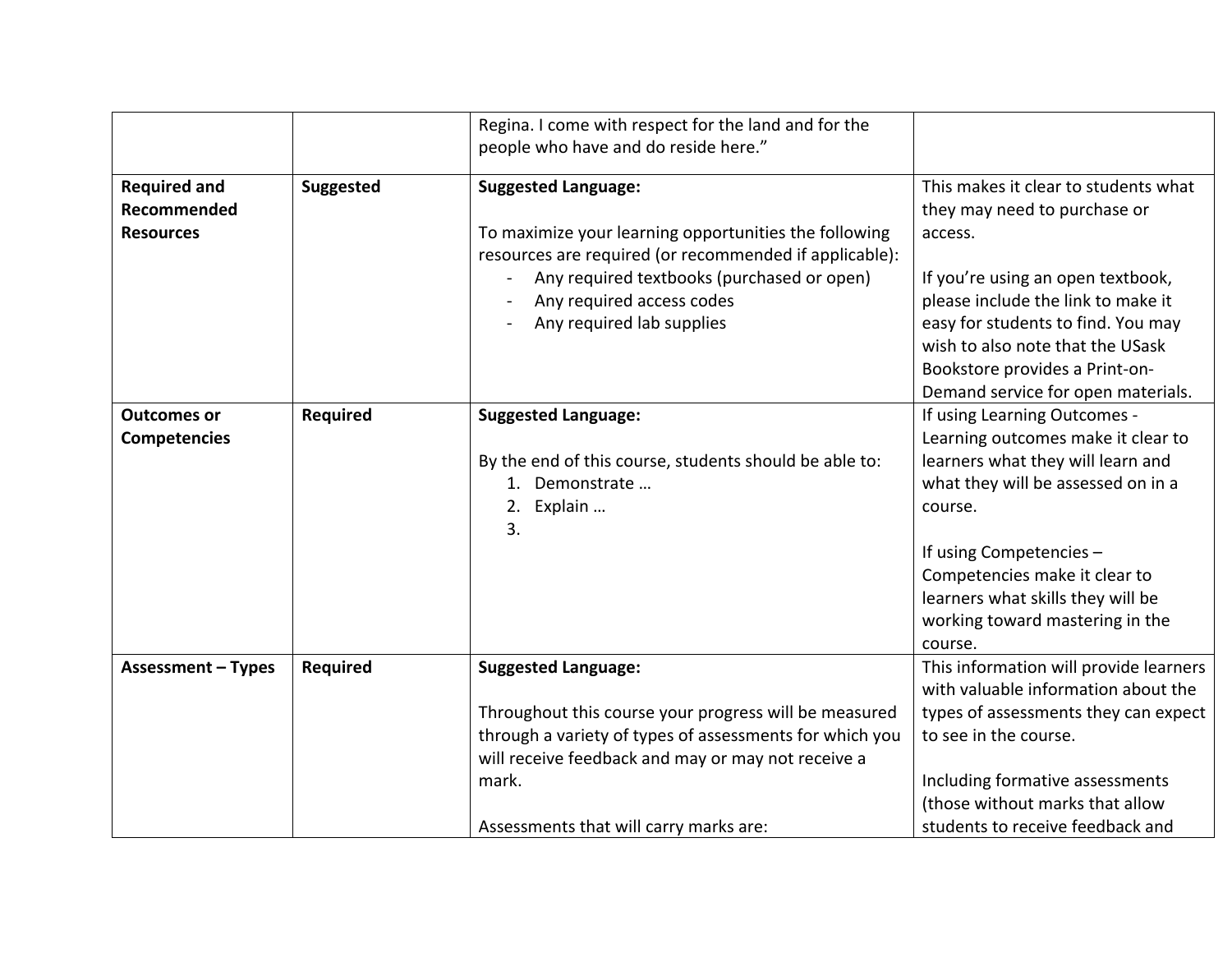|                             |                    | 1. [Assessment Name] - [how it fits in the grading        | improve without penalty) can help                         |
|-----------------------------|--------------------|-----------------------------------------------------------|-----------------------------------------------------------|
|                             |                    | schemel                                                   | put students at ease about their                          |
|                             |                    |                                                           | ability to do well in the course.                         |
|                             |                    | Other types of assessments may include:                   |                                                           |
|                             |                    | 1. Self or peer assessments                               |                                                           |
|                             |                    | 2.                                                        |                                                           |
| <b>Assessment - Details</b> | Required           | <b>Suggested Language:</b>                                | This language will provide students                       |
|                             |                    |                                                           | with more clarity about the types of                      |
|                             |                    | <b>Assignment 1: Name of Assignment 1</b>                 | and expectations for the                                  |
|                             |                    |                                                           | assessments in the course.                                |
|                             |                    | Value: xx% of final grade                                 | The first example would apply if                          |
|                             |                    | Due Date: See Course Schedule                             | assignments are worth a percentage                        |
|                             |                    |                                                           | of the overall grade in the course.                       |
|                             |                    | Type: Brief (1-2 sentences) description of how the        |                                                           |
|                             |                    | assignment relates to the course.                         | The second example would apply if                         |
|                             |                    |                                                           | assignments are worth points                              |
|                             |                    | <b>Description:</b> Detailed description of assignment    | towards meeting particular learning                       |
|                             |                    | expectations and procedures.                              | outcomes in the course, with each                         |
|                             |                    |                                                           | outcome being worth a percentage<br>of the overall grade. |
|                             |                    | <b>OR</b>                                                 |                                                           |
|                             |                    |                                                           |                                                           |
|                             |                    | <b>Assignment 1: Name of Assignment</b>                   |                                                           |
|                             |                    |                                                           |                                                           |
|                             |                    | Value: x points - Your mark on this will apply toward the |                                                           |
|                             |                    | percentage allocated for Learning Outcomes y and z.       |                                                           |
|                             |                    | See Course Schedule<br>Due Date:                          |                                                           |
|                             |                    | Detailed description of assignment<br><b>Description</b>  |                                                           |
|                             |                    | expectations and procedures.                              |                                                           |
| <b>Midterm Exams or</b>     | <b>Required if</b> | <b>Suggested Language:</b>                                | Specify whether there will or will not                    |
| <b>Projects</b>             | <b>Applicable</b>  |                                                           | be a midterm.                                             |
|                             |                    |                                                           |                                                           |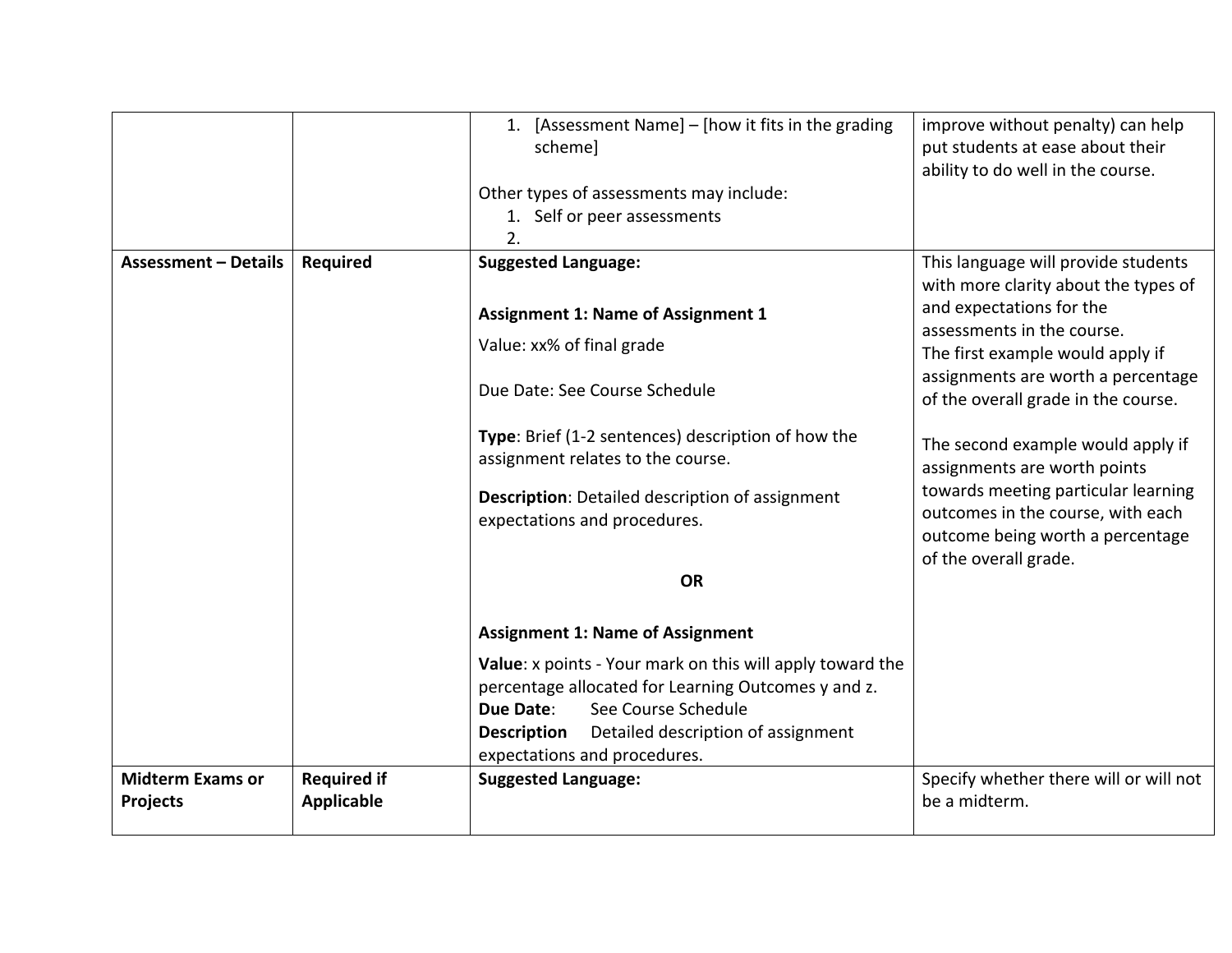|                                         |                                  | There is no midterm for this course. See the<br>descriptions of assignments for more details on how<br>your mark will be determined in this course.                                                                                                 | You must include and should be sure<br>to call to the students' attention, if<br>the midterm will be held outside of<br>normal class time.                                    |
|-----------------------------------------|----------------------------------|-----------------------------------------------------------------------------------------------------------------------------------------------------------------------------------------------------------------------------------------------------|-------------------------------------------------------------------------------------------------------------------------------------------------------------------------------|
|                                         |                                  | <b>OR</b>                                                                                                                                                                                                                                           |                                                                                                                                                                               |
|                                         |                                  | The midterm for this class will be held on [date and<br>time].                                                                                                                                                                                      |                                                                                                                                                                               |
| <b>Final Exam or</b><br><b>Projects</b> | <b>Required if</b><br>Applicable | <b>Suggested Language:</b><br>There is no final exam for this course. See the<br>descriptions of assignments for details about the final<br>project.                                                                                                | Specify whether there will be a final<br>exam, final project, or refer learners<br>to the descriptions of assignments<br>for details on how their mark will be<br>determined. |
|                                         |                                  | <b>OR</b>                                                                                                                                                                                                                                           |                                                                                                                                                                               |
|                                         |                                  | The time for the final exam will be determined by the<br>university. The exam will consist of [types of questions]<br>and will take [amount of time]                                                                                                | If there will be a final exam, you<br>must include the information about<br>the length and format in the syllabus.                                                            |
| <b>Criteria to Pass</b>                 | Required                         | <b>Suggested Language:</b><br>Regardless of the marks you receive on assessments in<br>this course, you must complete all assignments, quizzes,<br>and exams to pass the course.                                                                    | You must provide students with a<br>clear picture of what work must be<br>done to pass the class.                                                                             |
|                                         |                                  | <b>OR</b>                                                                                                                                                                                                                                           |                                                                                                                                                                               |
|                                         |                                  | You must receive the points needed to pass the course,<br>but your final project is the only one of the assessments<br>that must be completed. The needed points can<br>otherwise come from any or all the remaining<br>assessments (e.g. quizzes). |                                                                                                                                                                               |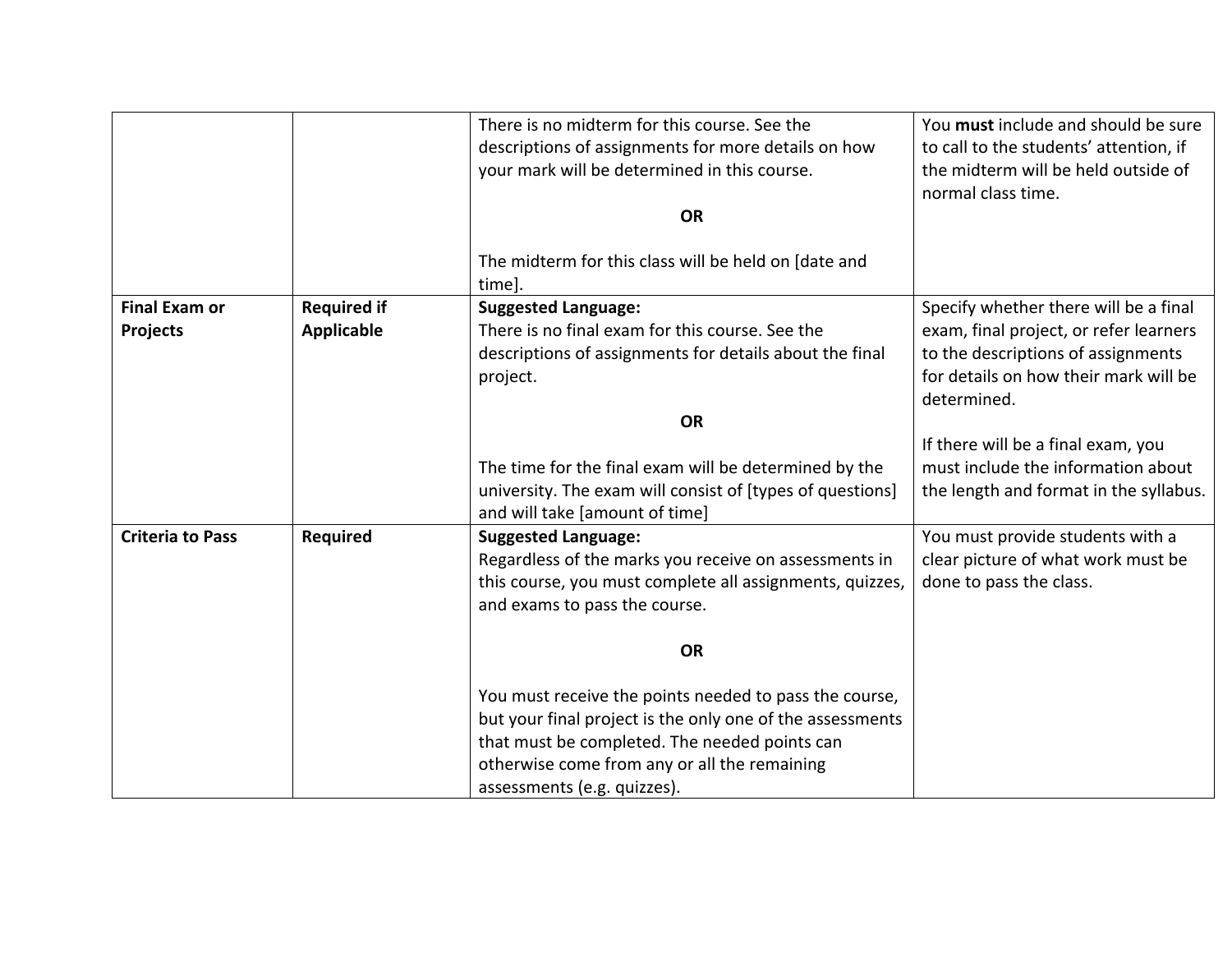| <b>Course Overview</b>     | <b>Suggested</b> | <b>Suggested Language:</b>                                  | This is an opportunity to give the       |
|----------------------------|------------------|-------------------------------------------------------------|------------------------------------------|
| Why this                   |                  | This course will provide you with an introduction to        | students a look at the course that       |
| course                     |                  | Canadian history. It will lay a foundation to help you      | isn't about grades and policy, but       |
| Who is the                 |                  | better understand where we have been, where we are          | rather about the bigger picture, and     |
| instructor                 |                  | now, and we're we could go as a country, including          | the tone you hope the class will have    |
| (first person)             |                  | through reconciliation.                                     | throughout the term.                     |
| <b>Context of</b>          |                  |                                                             |                                          |
| the course                 |                  | I've been teaching History for five years, with an          |                                          |
|                            |                  | emphasis in American History. While this is my first year   |                                          |
|                            |                  | teaching this course, I hope that you find my passion for   |                                          |
|                            |                  | history to be infectious.                                   |                                          |
|                            |                  |                                                             |                                          |
|                            |                  | I recognize that we're all still getting used to being back |                                          |
|                            |                  | on campus. Like generations before us, these are            |                                          |
|                            |                  | challenging times, but also another chapter in both         |                                          |
|                            |                  | Canadian and world History. As we make our way              |                                          |
|                            |                  | through this chapter and this course, we will explore       |                                          |
|                            |                  | how the past connects to present events, while trying       |                                          |
|                            |                  | to be flexible and supportive of each other throughout      |                                          |
|                            |                  | uncertainty.                                                |                                          |
| <b>Learning Activities</b> | <b>Suggested</b> | <b>Suggested Language:</b>                                  | This will give students a preview of     |
|                            |                  | Our in-class time will consist of a mix of lecture,         | what they can expect class meetings      |
|                            |                  | discussions, and small group activities.                    | to be like. Make sure that your          |
|                            |                  |                                                             | learning activities align with both      |
|                            |                  |                                                             | your learning outcomes and how you       |
|                            |                  |                                                             | will be assessing students.              |
| <b>Class Schedule</b>      | <b>Suggested</b> | <b>Suggested Language:</b>                                  | This will help students to plan the      |
|                            |                  | Below you will find a tentative schedule for the topics,    | term for all their courses, extra-       |
|                            |                  | activities, and assessments in this class.                  | curricular activities, work, and family. |
|                            |                  |                                                             |                                          |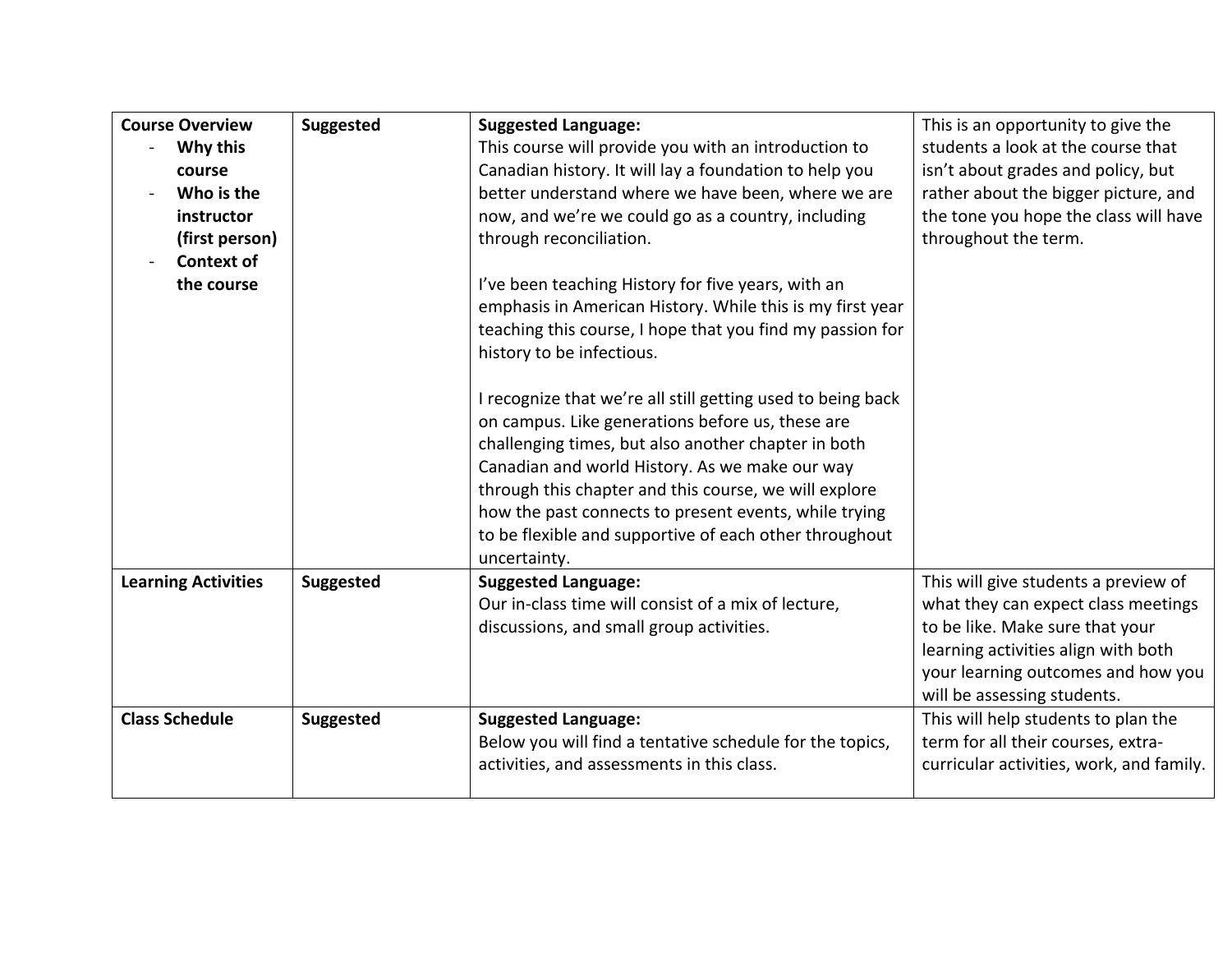|                                        |                    | Week | <b>Topics / Module</b>                                     | <b>Learning</b><br><b>Activities</b><br><b>Including</b><br><b>Homework</b>                                                                                                                                                                                                                                                                            | <b>Assessment</b><br><b>Due Date</b> |                                                                                                                                                                                                                                                                                                                                                                                                                   |
|----------------------------------------|--------------------|------|------------------------------------------------------------|--------------------------------------------------------------------------------------------------------------------------------------------------------------------------------------------------------------------------------------------------------------------------------------------------------------------------------------------------------|--------------------------------------|-------------------------------------------------------------------------------------------------------------------------------------------------------------------------------------------------------------------------------------------------------------------------------------------------------------------------------------------------------------------------------------------------------------------|
| <b>Student Feedback</b>                | <b>Suggested</b>   |      | <b>Suggested Language:</b><br>meet student learning needs. | You will be provided opportunities throughout the term<br>to provide feedback about the course. This will include<br>the use of the University administered course feedback<br>system, both partway through the class and at the end<br>of term, and less formal methods. I value this feedback<br>and use it to modify and improve the course to best |                                      | Informing your students how you<br>make use of feedback increases the<br>chance they will provide it and shows<br>them that you listed, thus building<br>rapport with them. Gathering<br>feedback throughout the term can<br>help instructors to see if students are<br>on track and whether there are<br>issues that need to be address<br>(including whether students at the<br>back of the room can hear you). |
| <b>Experiential Learning</b>           | <b>Required if</b> |      | <b>Suggested Language:</b>                                 |                                                                                                                                                                                                                                                                                                                                                        |                                      | This is to inform students that there                                                                                                                                                                                                                                                                                                                                                                             |
| Component                              | <b>Applicable</b>  |      |                                                            | As part of this course, we will be going into the<br>community to learn from others about the Canadian<br>History they've learned to help us to understand what<br>voices are missing from existing learning resources.                                                                                                                                |                                      | is an experiential learning<br>component and whether it will<br>require time spent outside of the<br>classroom.                                                                                                                                                                                                                                                                                                   |
| <b>Activities Outside of</b>           | <b>Required if</b> |      | <b>Suggested Language:</b>                                 |                                                                                                                                                                                                                                                                                                                                                        |                                      | This is to inform students of any class                                                                                                                                                                                                                                                                                                                                                                           |
| <b>Class Time or Usual</b><br>Location | <b>Applicable</b>  |      |                                                            | We will be taking two fieldtrips as part of this course.<br>They will happen at the same time this class normally<br>meets, but we will meet at the off-campus sites.<br><b>OR</b>                                                                                                                                                                     |                                      | meetings that will happen outside of<br>the normal class time or location.                                                                                                                                                                                                                                                                                                                                        |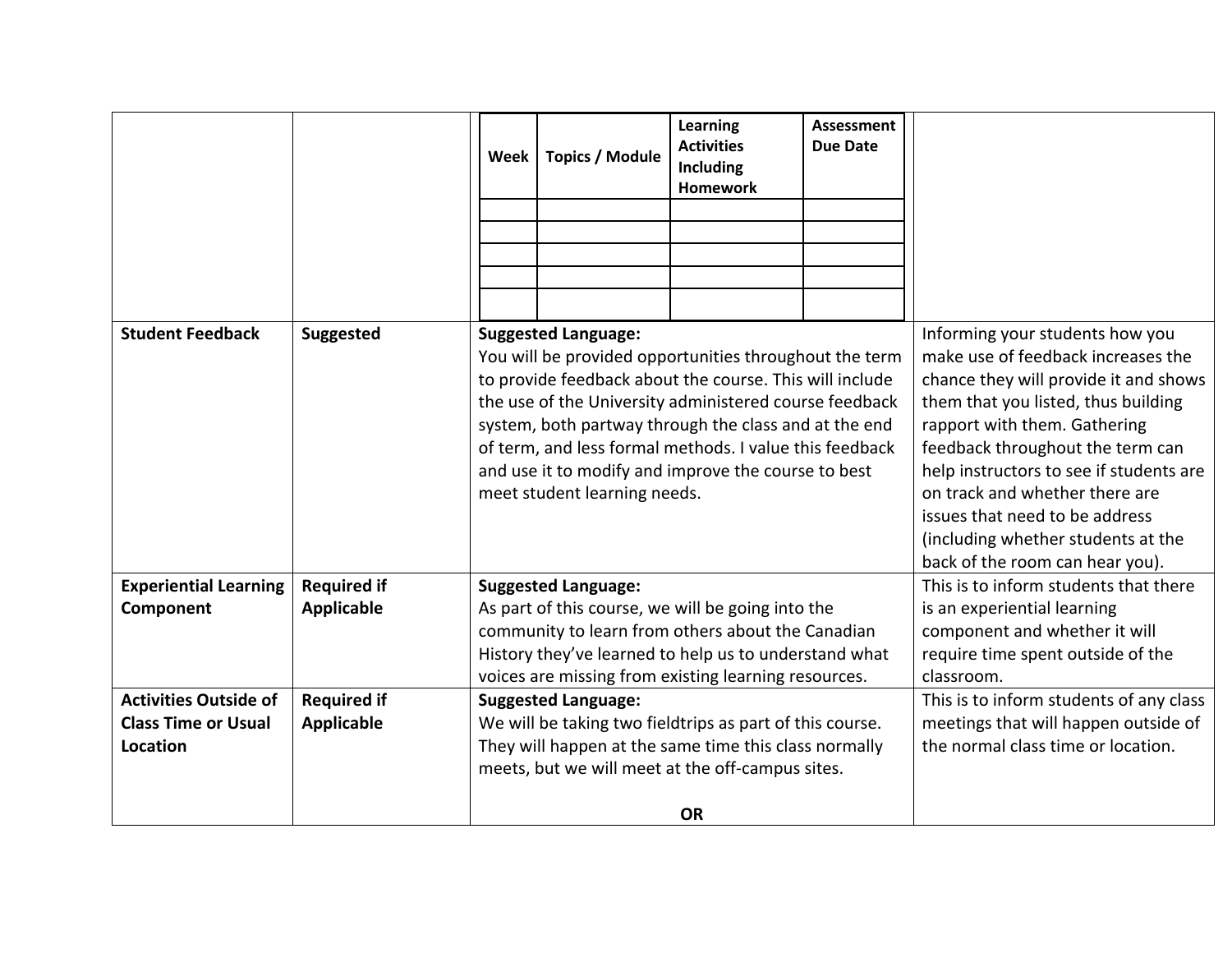|                   |          | Instead of our class meeting at its normal time on<br>March 2, you will need to attend the talk by a guest<br>speaker that evening in Convocation Hall. There is no<br>charge for this talk.                                                                                                                                                                                                                                                   |                                                                                                                           |
|-------------------|----------|------------------------------------------------------------------------------------------------------------------------------------------------------------------------------------------------------------------------------------------------------------------------------------------------------------------------------------------------------------------------------------------------------------------------------------------------|---------------------------------------------------------------------------------------------------------------------------|
| <b>Attendance</b> | Required | <b>Suggested Language:</b><br>Attendance will not be monitored, but we will be doing<br>a lot of active learning in this course. While I<br>understand that illness or emergencies can result in you<br>needing to miss class, it is in your best interest to<br>attend as much as possible to get the most out of this<br>course. It will also be important to your classmates as<br>much of this work will be done with others in the class. | This is to provide students will clear<br>expectations for attendance and how<br>you will monitor it, if at all.          |
| Participation     | Required | <b>Suggested Language:</b><br>Activities in this course will include small group<br>discussions and collaborations. It is important that you<br>participate to the best of your ability for your<br>classmates and to get the most out of this class. There<br>is no grade directly attached to participation, but you<br>will do better in the course if you engage during our<br>class meetings.                                             | This is to provide students with clear<br>expectations for their participation<br>and how you will monitor it, if at all. |
|                   |          | <b>OR</b>                                                                                                                                                                                                                                                                                                                                                                                                                                      |                                                                                                                           |
|                   |          | This course will make use of the discussion forums on<br>Canvas. Your participation in these discussions is<br>important for your learning and as such will carry a<br>mark. See the description of assessments for more<br>details.                                                                                                                                                                                                           |                                                                                                                           |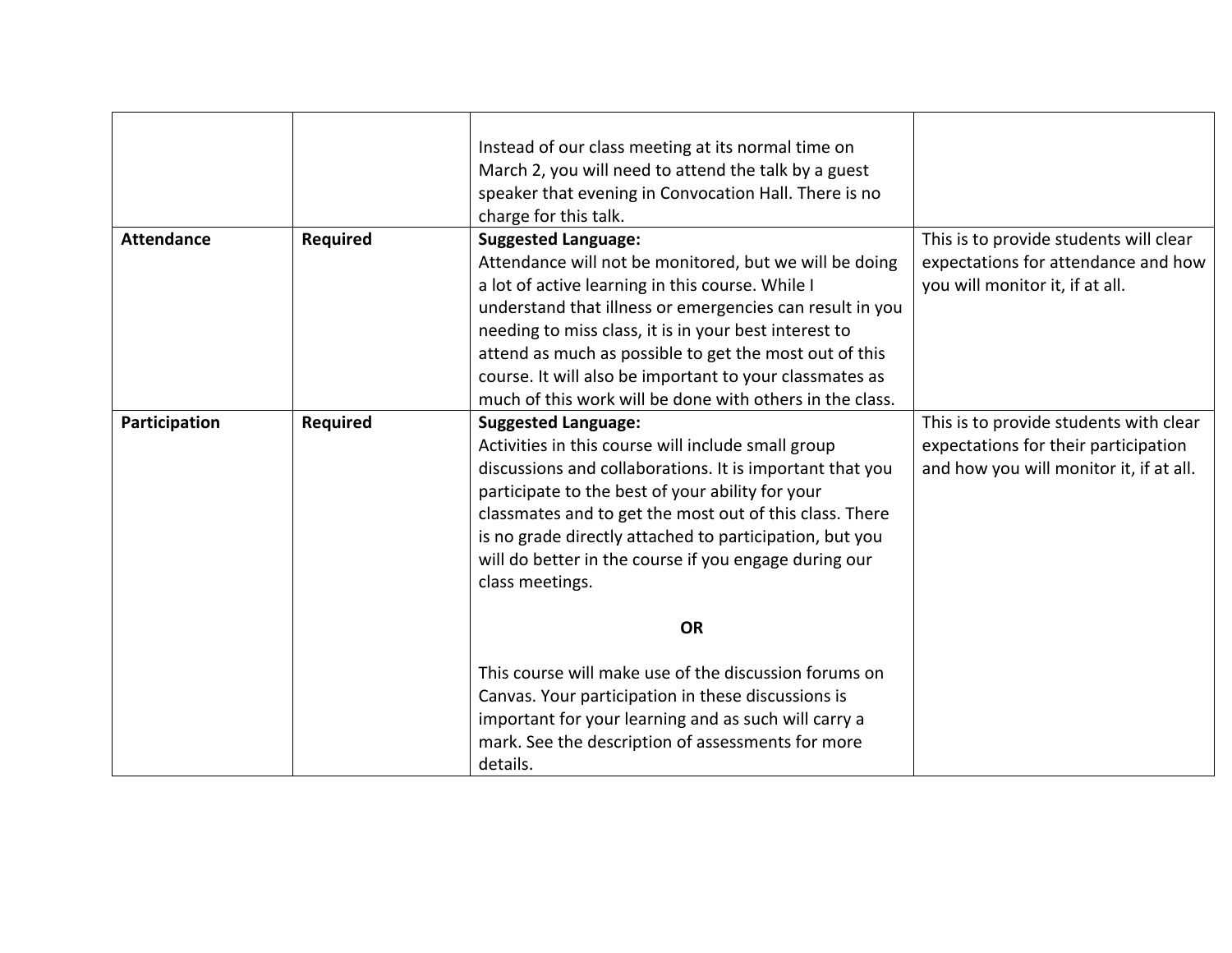| Use of Technology -<br><b>Recording the</b><br><b>Course</b> | <b>Required</b>  | <b>Suggested Language:</b><br>I will not be recording this course. If you wish to do so,<br>please come speak to me.                                                                                                                                                                                                                                                                                 | You are required to tell students if<br>you are recording the course (and<br>under what conditions) and whether<br>they may record it. Remember, even<br>students who come to class find it<br>helpful to record lectures. |
|--------------------------------------------------------------|------------------|------------------------------------------------------------------------------------------------------------------------------------------------------------------------------------------------------------------------------------------------------------------------------------------------------------------------------------------------------------------------------------------------------|----------------------------------------------------------------------------------------------------------------------------------------------------------------------------------------------------------------------------|
| Use of Technology -<br><b>Other Student Uses</b>             | Suggested        | <b>Suggested Language:</b><br>I understand that many of you prefer to take notes on<br>your devices. Please make sure that the volume is off<br>and avoid doing anything that may be a distraction for<br>those around you. If you receive a phone call, refrain<br>from answering it. If you must answer it, please step<br>outside to do so.                                                       | Inform students of your expectations<br>for their use of technology during<br>class.                                                                                                                                       |
| <b>Respect for Others</b>                                    | <b>Suggested</b> | <b>Suggested Language:</b><br>Please be respectful to all members of this class. We<br>will establish a class agreement around this within our<br>first two class meetings. This will be how we are all<br>expected to behave in this class. Continued disrespect<br>toward any member will result in disciplinary action.                                                                           | This is to help set the tone for the<br>class and the behavioural<br>expectations for all members of the<br>class.                                                                                                         |
| <b>Late and Missing</b><br><b>Assignments</b>                | <b>Required</b>  | <b>Suggested Language:</b><br>I recognize that all our lives can be hectic. If an<br>assignment is going to be late, please let me know and<br>we can discuss options. In return I ask that you show<br>me the same understanding if marking takes longer<br>than expected.<br><b>OR</b><br>Assignments turned in late will be docked marks for<br>each day. Missed assignments will count as zeros. | You must inform students of your<br>policies or practices for late and<br>missed assignments.                                                                                                                              |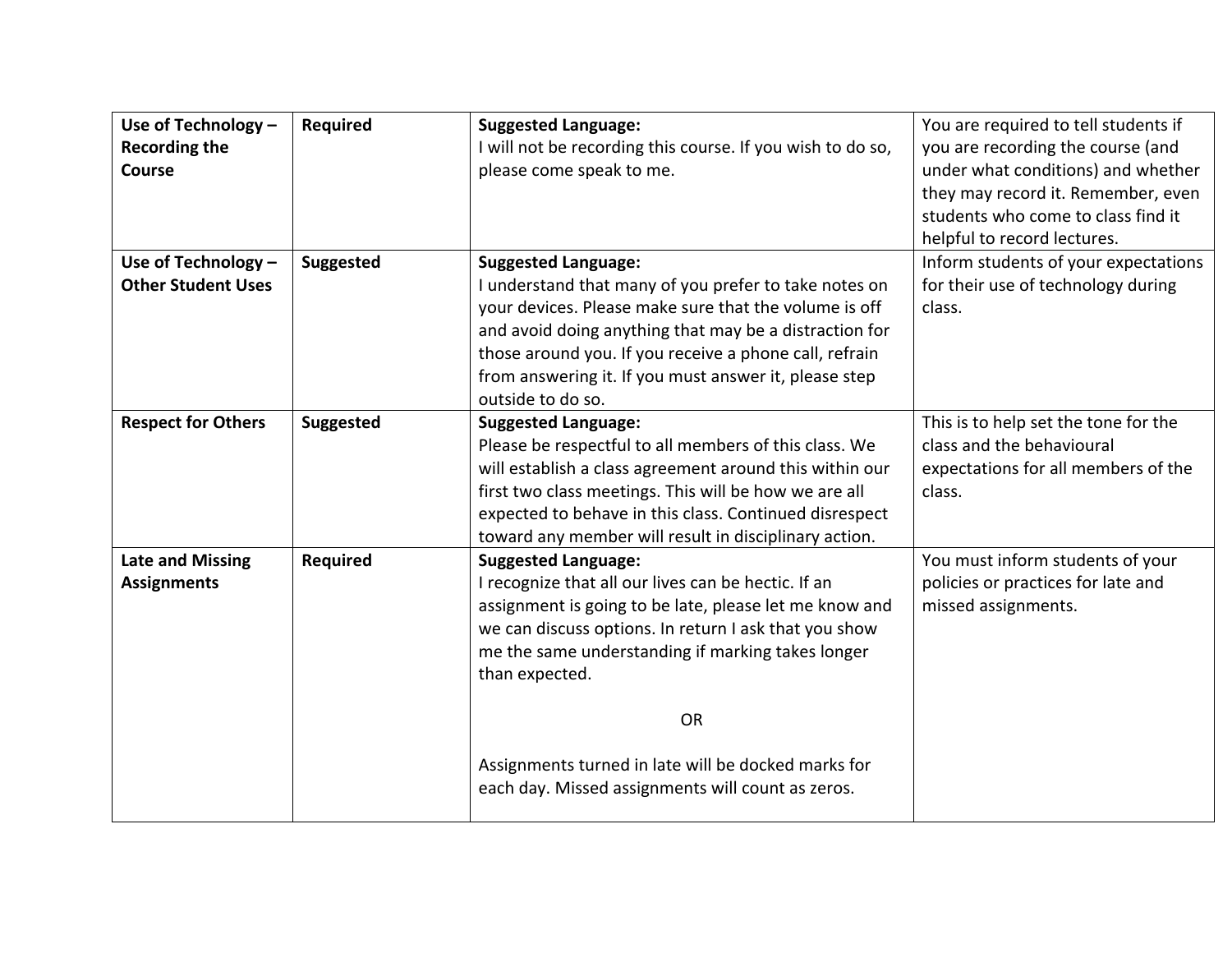| <b>Integrity</b> | <b>Required</b> |                                                                |  |
|------------------|-----------------|----------------------------------------------------------------|--|
|                  |                 | <b>Integrity Defined (from the Office of the University</b>    |  |
|                  |                 | Secretary)                                                     |  |
|                  |                 |                                                                |  |
|                  |                 |                                                                |  |
|                  |                 | The University of Saskatchewan is committed to the highest     |  |
|                  |                 | standards of academic integrity and honesty. Students are      |  |
|                  |                 | expected to be familiar with these standards regarding         |  |
|                  |                 | academic honesty and to uphold the policies of the             |  |
|                  |                 | University in this respect. Students are particularly urged to |  |
|                  |                 | familiarize themselves with the provisions of the Student      |  |
|                  |                 | Conduct & Appeals section of the University Secretary          |  |
|                  |                 | Website and avoid any behavior that could potentially result   |  |
|                  |                 | in suspicions of cheating, plagiarism, misrepresentation of    |  |
|                  |                 | facts and/or participation in an offence. Academic             |  |
|                  |                 | dishonesty is a serious offence and can result in suspension   |  |
|                  |                 | or expulsion from the University.                              |  |
|                  |                 | All students should read and be familiar with the Regulations  |  |
|                  |                 | on Academic Student Misconduct                                 |  |
|                  |                 | (https://secretariat.usask.ca/student-conduct-                 |  |
|                  |                 | appeals/academic-misconduct.php) as well as the Standard       |  |
|                  |                 | of Student Conduct in Non-Academic Matters and                 |  |
|                  |                 | Procedures for Resolution of Complaints and Appeals            |  |
|                  |                 | (https://secretariat.usask.ca/student-conduct-                 |  |
|                  |                 | appeals/academic-misconduct.php#IXXIIAPPEALS)                  |  |
|                  |                 | For more information on what academic integrity means for      |  |
|                  |                 | students see the Academic Integrity section of the University  |  |
|                  |                 | Library Website at: https://library.usask.ca/academic-         |  |
|                  |                 | integrity#AboutAcademicIntegrity                               |  |
|                  |                 |                                                                |  |
|                  |                 | You are encouraged to complete the Academic Integrity          |  |
|                  |                 | Tutorial to understand the fundamental values of academic      |  |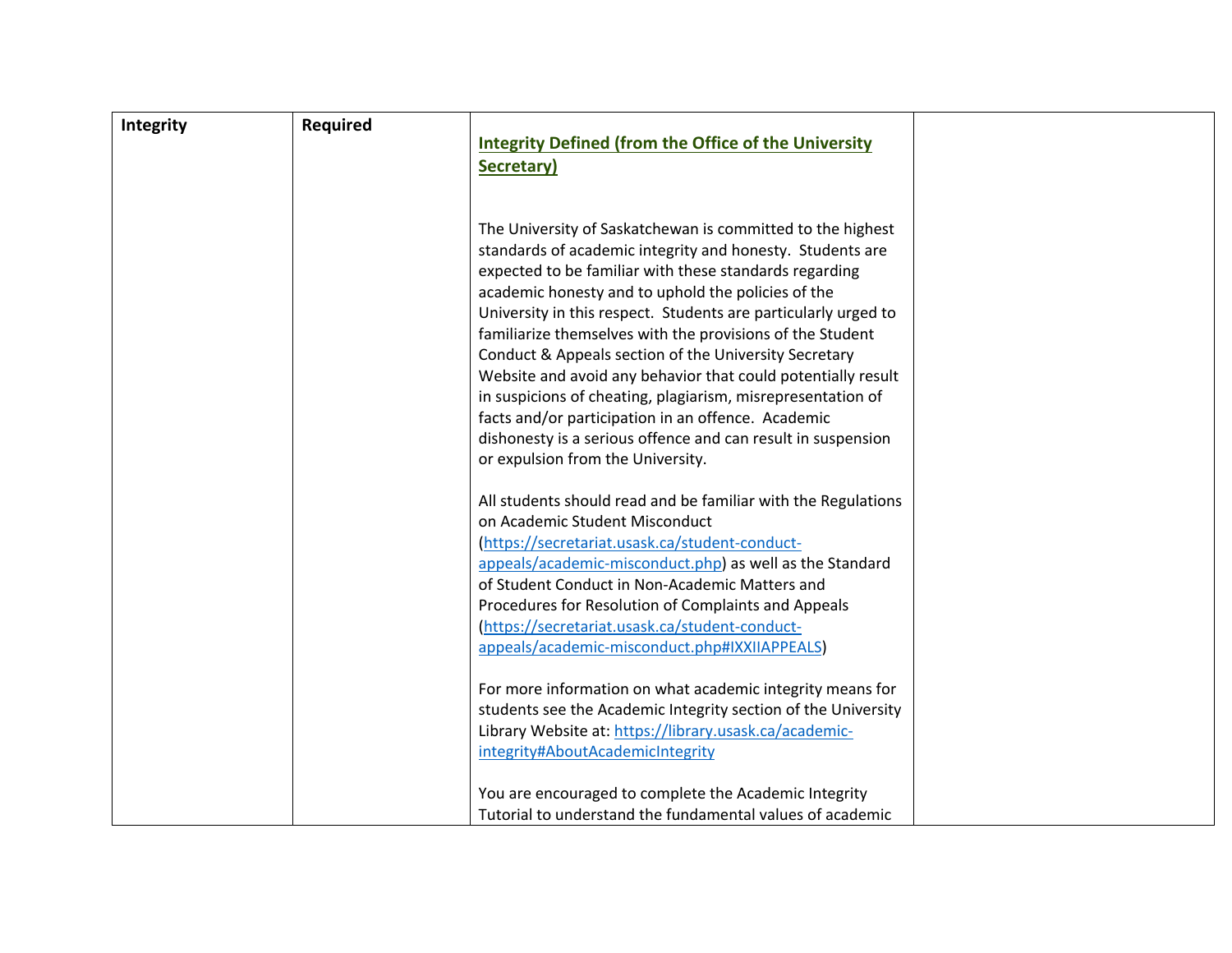| the USask community - https://library.usask.ca/academic-<br>integrity.php#AcademicIntegrityTutorial<br>Course materials are provided to you based on your<br><b>Required</b><br>Copyright<br>registration in a class, and anything created by your<br>professors and instructors is their intellectual property and<br>cannot be shared without written permission. If materials<br>are designated as open education resources (with a creative<br>commons license) you can share and/or use in alignment<br>with the CC license. This includes exams, PowerPoint/PDF<br>slides and other course notes. Additionally, other copyright-<br>protected materials created by textbook publishers and<br>authors may be provided to you based on license terms and<br>educational exceptions in the Canadian Copyright Act (see<br>http://laws-lois.justice.gc.ca/eng/acts/C-42/index.html).<br>Before you copy or distribute others' copyright-protected<br>materials, please ensure that your use of the materials is<br>covered under the University's "Use of Materials Protected<br>By Copyright" Policy available at<br>https://policies.usask.ca/policies/operations-and-general-<br>administration/copyright.php. For example, posting others'<br>copyright-protected materials on the open internet is not<br>permitted by this policy or by the university Copyright<br>Guidelines (available at |  | integrity and how to be a responsible scholar and member of |  |
|-------------------------------------------------------------------------------------------------------------------------------------------------------------------------------------------------------------------------------------------------------------------------------------------------------------------------------------------------------------------------------------------------------------------------------------------------------------------------------------------------------------------------------------------------------------------------------------------------------------------------------------------------------------------------------------------------------------------------------------------------------------------------------------------------------------------------------------------------------------------------------------------------------------------------------------------------------------------------------------------------------------------------------------------------------------------------------------------------------------------------------------------------------------------------------------------------------------------------------------------------------------------------------------------------------------------------------------------------------------------------------------------------------|--|-------------------------------------------------------------|--|
|                                                                                                                                                                                                                                                                                                                                                                                                                                                                                                                                                                                                                                                                                                                                                                                                                                                                                                                                                                                                                                                                                                                                                                                                                                                                                                                                                                                                       |  |                                                             |  |
|                                                                                                                                                                                                                                                                                                                                                                                                                                                                                                                                                                                                                                                                                                                                                                                                                                                                                                                                                                                                                                                                                                                                                                                                                                                                                                                                                                                                       |  |                                                             |  |
|                                                                                                                                                                                                                                                                                                                                                                                                                                                                                                                                                                                                                                                                                                                                                                                                                                                                                                                                                                                                                                                                                                                                                                                                                                                                                                                                                                                                       |  |                                                             |  |
|                                                                                                                                                                                                                                                                                                                                                                                                                                                                                                                                                                                                                                                                                                                                                                                                                                                                                                                                                                                                                                                                                                                                                                                                                                                                                                                                                                                                       |  |                                                             |  |
|                                                                                                                                                                                                                                                                                                                                                                                                                                                                                                                                                                                                                                                                                                                                                                                                                                                                                                                                                                                                                                                                                                                                                                                                                                                                                                                                                                                                       |  |                                                             |  |
|                                                                                                                                                                                                                                                                                                                                                                                                                                                                                                                                                                                                                                                                                                                                                                                                                                                                                                                                                                                                                                                                                                                                                                                                                                                                                                                                                                                                       |  |                                                             |  |
|                                                                                                                                                                                                                                                                                                                                                                                                                                                                                                                                                                                                                                                                                                                                                                                                                                                                                                                                                                                                                                                                                                                                                                                                                                                                                                                                                                                                       |  |                                                             |  |
|                                                                                                                                                                                                                                                                                                                                                                                                                                                                                                                                                                                                                                                                                                                                                                                                                                                                                                                                                                                                                                                                                                                                                                                                                                                                                                                                                                                                       |  |                                                             |  |
|                                                                                                                                                                                                                                                                                                                                                                                                                                                                                                                                                                                                                                                                                                                                                                                                                                                                                                                                                                                                                                                                                                                                                                                                                                                                                                                                                                                                       |  |                                                             |  |
|                                                                                                                                                                                                                                                                                                                                                                                                                                                                                                                                                                                                                                                                                                                                                                                                                                                                                                                                                                                                                                                                                                                                                                                                                                                                                                                                                                                                       |  |                                                             |  |
|                                                                                                                                                                                                                                                                                                                                                                                                                                                                                                                                                                                                                                                                                                                                                                                                                                                                                                                                                                                                                                                                                                                                                                                                                                                                                                                                                                                                       |  |                                                             |  |
|                                                                                                                                                                                                                                                                                                                                                                                                                                                                                                                                                                                                                                                                                                                                                                                                                                                                                                                                                                                                                                                                                                                                                                                                                                                                                                                                                                                                       |  |                                                             |  |
|                                                                                                                                                                                                                                                                                                                                                                                                                                                                                                                                                                                                                                                                                                                                                                                                                                                                                                                                                                                                                                                                                                                                                                                                                                                                                                                                                                                                       |  |                                                             |  |
|                                                                                                                                                                                                                                                                                                                                                                                                                                                                                                                                                                                                                                                                                                                                                                                                                                                                                                                                                                                                                                                                                                                                                                                                                                                                                                                                                                                                       |  |                                                             |  |
|                                                                                                                                                                                                                                                                                                                                                                                                                                                                                                                                                                                                                                                                                                                                                                                                                                                                                                                                                                                                                                                                                                                                                                                                                                                                                                                                                                                                       |  |                                                             |  |
|                                                                                                                                                                                                                                                                                                                                                                                                                                                                                                                                                                                                                                                                                                                                                                                                                                                                                                                                                                                                                                                                                                                                                                                                                                                                                                                                                                                                       |  |                                                             |  |
|                                                                                                                                                                                                                                                                                                                                                                                                                                                                                                                                                                                                                                                                                                                                                                                                                                                                                                                                                                                                                                                                                                                                                                                                                                                                                                                                                                                                       |  |                                                             |  |
|                                                                                                                                                                                                                                                                                                                                                                                                                                                                                                                                                                                                                                                                                                                                                                                                                                                                                                                                                                                                                                                                                                                                                                                                                                                                                                                                                                                                       |  |                                                             |  |
|                                                                                                                                                                                                                                                                                                                                                                                                                                                                                                                                                                                                                                                                                                                                                                                                                                                                                                                                                                                                                                                                                                                                                                                                                                                                                                                                                                                                       |  |                                                             |  |
|                                                                                                                                                                                                                                                                                                                                                                                                                                                                                                                                                                                                                                                                                                                                                                                                                                                                                                                                                                                                                                                                                                                                                                                                                                                                                                                                                                                                       |  |                                                             |  |
|                                                                                                                                                                                                                                                                                                                                                                                                                                                                                                                                                                                                                                                                                                                                                                                                                                                                                                                                                                                                                                                                                                                                                                                                                                                                                                                                                                                                       |  |                                                             |  |
|                                                                                                                                                                                                                                                                                                                                                                                                                                                                                                                                                                                                                                                                                                                                                                                                                                                                                                                                                                                                                                                                                                                                                                                                                                                                                                                                                                                                       |  |                                                             |  |
|                                                                                                                                                                                                                                                                                                                                                                                                                                                                                                                                                                                                                                                                                                                                                                                                                                                                                                                                                                                                                                                                                                                                                                                                                                                                                                                                                                                                       |  |                                                             |  |
|                                                                                                                                                                                                                                                                                                                                                                                                                                                                                                                                                                                                                                                                                                                                                                                                                                                                                                                                                                                                                                                                                                                                                                                                                                                                                                                                                                                                       |  |                                                             |  |
|                                                                                                                                                                                                                                                                                                                                                                                                                                                                                                                                                                                                                                                                                                                                                                                                                                                                                                                                                                                                                                                                                                                                                                                                                                                                                                                                                                                                       |  |                                                             |  |
|                                                                                                                                                                                                                                                                                                                                                                                                                                                                                                                                                                                                                                                                                                                                                                                                                                                                                                                                                                                                                                                                                                                                                                                                                                                                                                                                                                                                       |  |                                                             |  |
| https://library.usask.ca/copyright/general-                                                                                                                                                                                                                                                                                                                                                                                                                                                                                                                                                                                                                                                                                                                                                                                                                                                                                                                                                                                                                                                                                                                                                                                                                                                                                                                                                           |  |                                                             |  |
| information/copyright-guidelines.php) and requires                                                                                                                                                                                                                                                                                                                                                                                                                                                                                                                                                                                                                                                                                                                                                                                                                                                                                                                                                                                                                                                                                                                                                                                                                                                                                                                                                    |  |                                                             |  |
| permission from the copyright holder.                                                                                                                                                                                                                                                                                                                                                                                                                                                                                                                                                                                                                                                                                                                                                                                                                                                                                                                                                                                                                                                                                                                                                                                                                                                                                                                                                                 |  |                                                             |  |
| For more information about copyright, please visit                                                                                                                                                                                                                                                                                                                                                                                                                                                                                                                                                                                                                                                                                                                                                                                                                                                                                                                                                                                                                                                                                                                                                                                                                                                                                                                                                    |  |                                                             |  |
| https://library.usask.ca/copyright/ where there is                                                                                                                                                                                                                                                                                                                                                                                                                                                                                                                                                                                                                                                                                                                                                                                                                                                                                                                                                                                                                                                                                                                                                                                                                                                                                                                                                    |  |                                                             |  |
| information for students available at                                                                                                                                                                                                                                                                                                                                                                                                                                                                                                                                                                                                                                                                                                                                                                                                                                                                                                                                                                                                                                                                                                                                                                                                                                                                                                                                                                 |  |                                                             |  |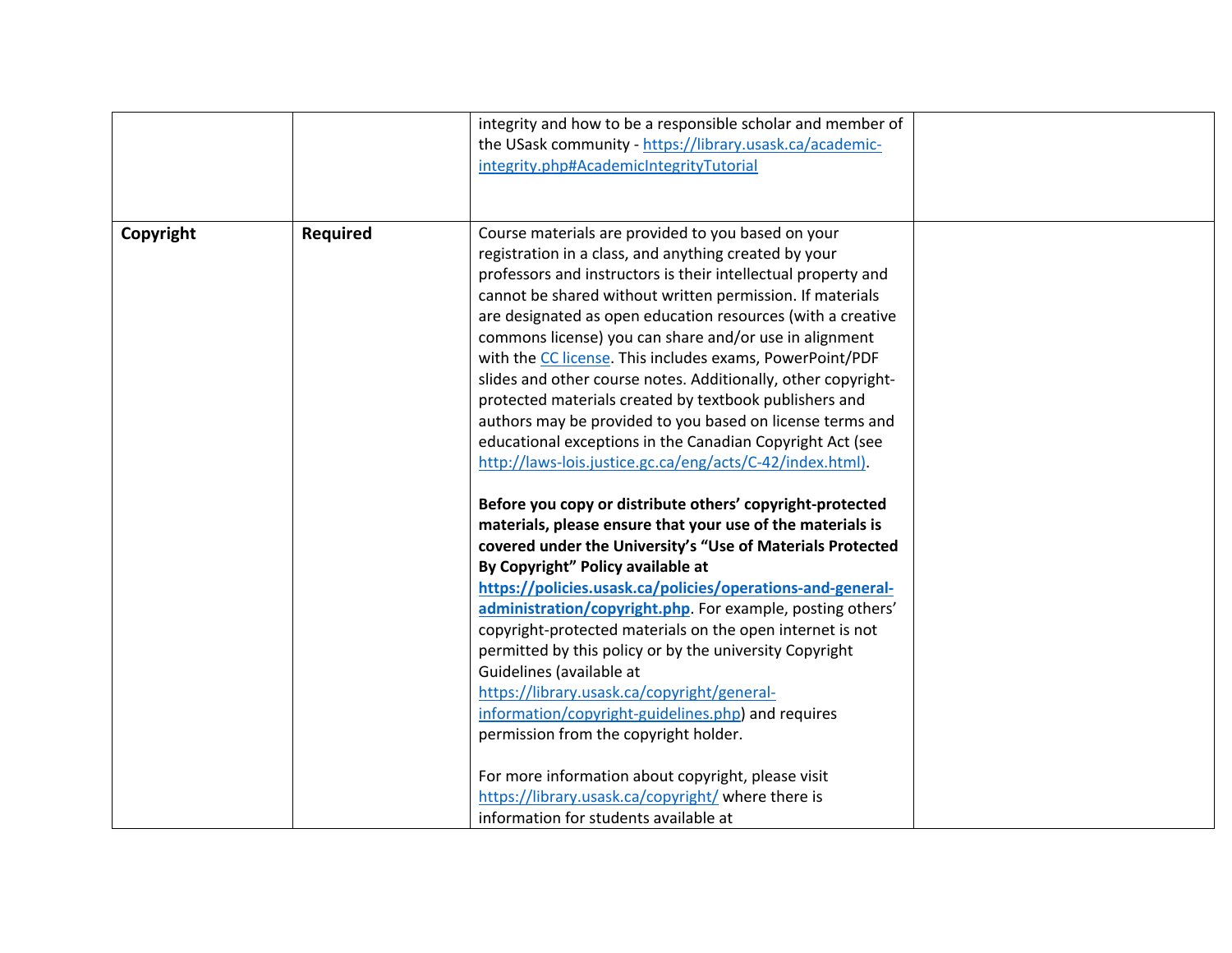|                          |          | https://library.usask.ca/copyright/students/your-course-<br>materials.php, or contact the University's Copyright<br>Coordinator at mailto:copyright.coordinator@usask.ca or<br>306-966-8817.                                                                                                                                                                                                                                                                                                                                                                                                                                                                                                                                                                              |                                                                                                                                                |
|--------------------------|----------|---------------------------------------------------------------------------------------------------------------------------------------------------------------------------------------------------------------------------------------------------------------------------------------------------------------------------------------------------------------------------------------------------------------------------------------------------------------------------------------------------------------------------------------------------------------------------------------------------------------------------------------------------------------------------------------------------------------------------------------------------------------------------|------------------------------------------------------------------------------------------------------------------------------------------------|
| <b>Access and Equity</b> | Required | <b>Required Language:</b><br><b>Examinations with Access and Equity Services (AES)</b><br>Access and Equity Services (AES) is available to provide<br>support to students who require accommodations due to<br>disability, family status, and religious observances.<br>Students who have disabilities (learning, medical, physical,<br>or mental health) are strongly encouraged to register with<br>Access and Equity Services (AES) if they have not already<br>done so. Students who suspect they may have disabilities<br>should contact AES for advice and referrals at any time.<br>Those students who are registered with AES with mental<br>health disabilities and who anticipate that they may have<br>responses to certain course materials or topics, should | This information is needed by<br>students who may need<br>accommodations due to a disability,<br>family status, and religious<br>observations. |
|                          |          | discuss course content with their instructors prior to course<br>add / drop dates.<br>Students who require accommodations for pregnancy or<br>substantial parental/family duties should contact AES to<br>discuss their situations and potentially register with that<br>office.<br>Students who require accommodations due to religious<br>practices that prohibit the writing of exams on religious<br>holidays should contact AES to self-declare and determine<br>which accommodations are appropriate. In general, students<br>who are unable to write an exam due to a religious conflict                                                                                                                                                                           |                                                                                                                                                |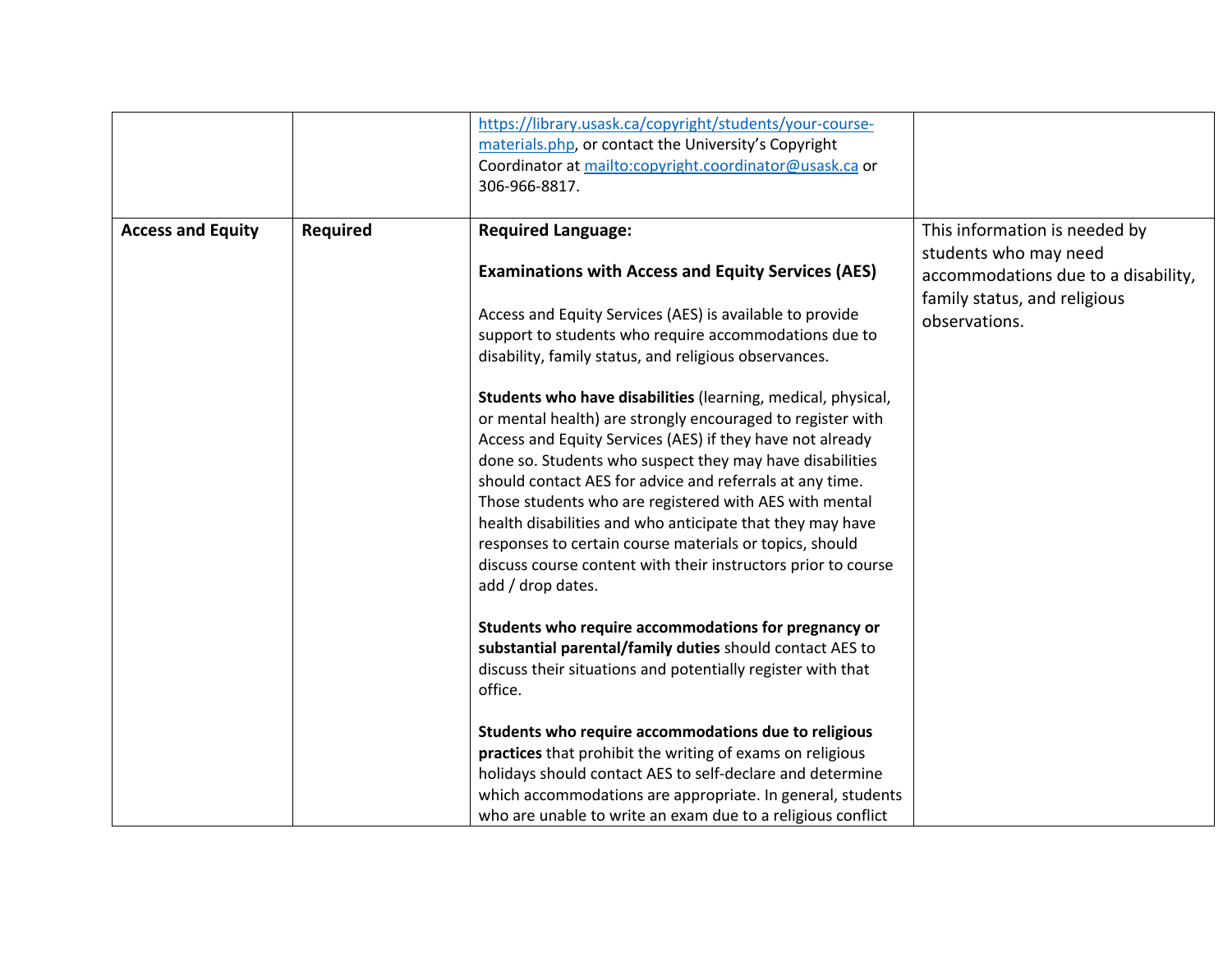|                                   |                 | do not register with AES but instead submit an exam conflict<br>form through their PAWS account to arrange<br>accommodations.<br>Any student registered with AES, as well as those who<br>require accommodations on religious grounds, may request<br>alternative arrangements for mid-term and final<br>examinations by submitting a request to AES by the stated<br>deadliness. Instructors shall provide the examinations for<br>students who are being accommodated by the deadlines<br>established by AES.<br>For more information or advice, visit<br>https://students.usask.ca/health/centres/access-equity-<br>services.php, or contact AES at 306-966-7273 or<br>aes@usask.ca. |  |
|-----------------------------------|-----------------|-----------------------------------------------------------------------------------------------------------------------------------------------------------------------------------------------------------------------------------------------------------------------------------------------------------------------------------------------------------------------------------------------------------------------------------------------------------------------------------------------------------------------------------------------------------------------------------------------------------------------------------------------------------------------------------------|--|
| Supports $-$<br><b>University</b> | <b>Required</b> | <b>Required Language:</b><br><b>Academic Supports for Students</b><br>Visit the Learning Hub to learn how the University Library<br>supports undergraduate and graduate students. Attend<br>online or in-person workshops, review online resources, or                                                                                                                                                                                                                                                                                                                                                                                                                                  |  |
|                                   |                 | book 1-1 appointments for help with<br>Research<br>Study strategies                                                                                                                                                                                                                                                                                                                                                                                                                                                                                                                                                                                                                     |  |
|                                   |                 | Writing<br><b>Math and Statistics</b><br>Enrolled in an online course? Explore the following resources                                                                                                                                                                                                                                                                                                                                                                                                                                                                                                                                                                                  |  |
|                                   |                 | <b>Online Learning Readiness Tutorial</b><br><b>Netiquette Guide</b>                                                                                                                                                                                                                                                                                                                                                                                                                                                                                                                                                                                                                    |  |
|                                   |                 | <b>Teaching, Learning and Student Experience</b>                                                                                                                                                                                                                                                                                                                                                                                                                                                                                                                                                                                                                                        |  |
|                                   |                 | Teaching, Learning and Student Experience (TLSE) provides                                                                                                                                                                                                                                                                                                                                                                                                                                                                                                                                                                                                                               |  |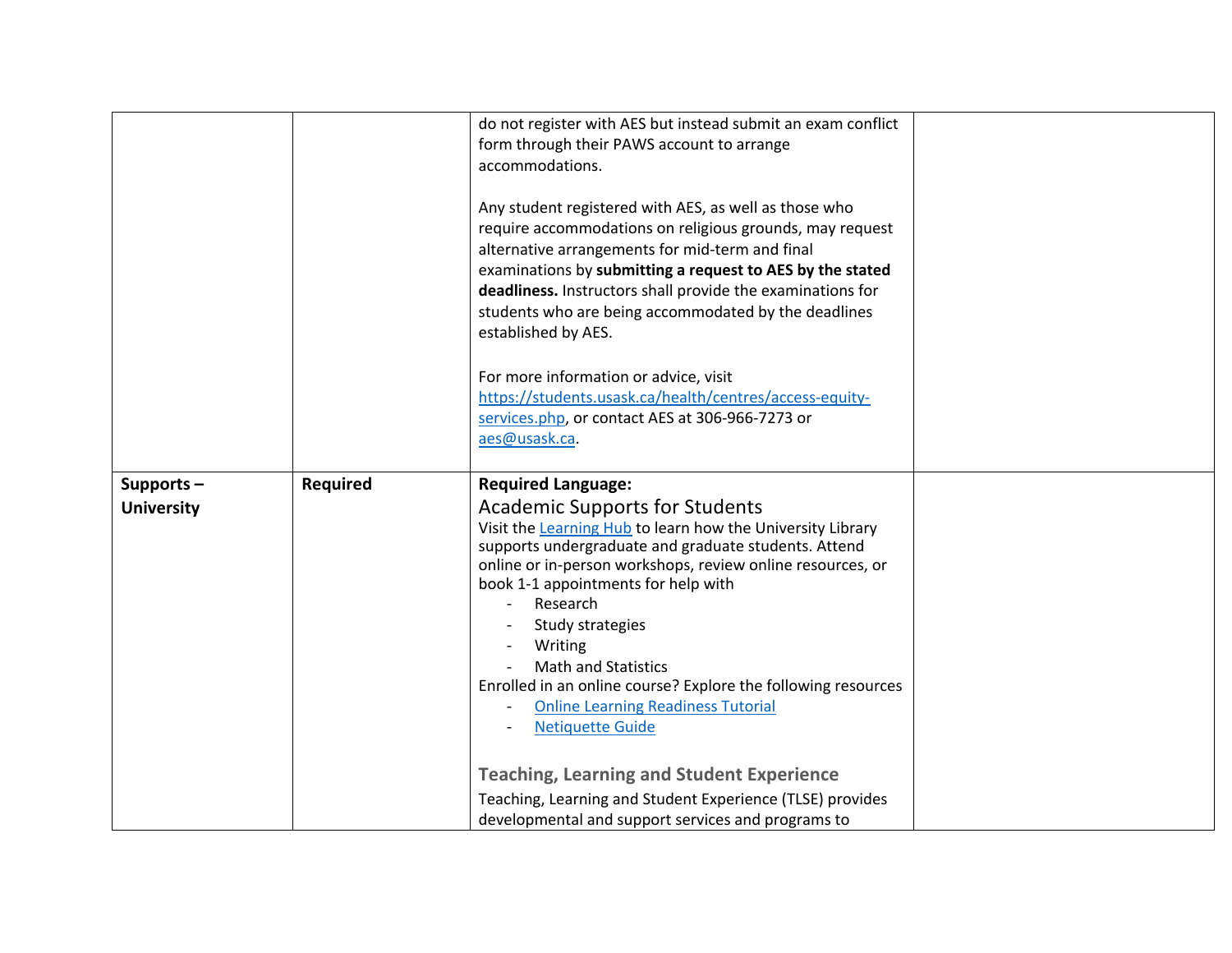|                                |                  | students and the university community. For more<br>information, see the students' web site<br>http://students.usask.ca.<br><b>Financial Support</b><br>Any student who faces unexpected challenges securing their<br>food or housing and believes this may affect their<br>performance in the course is urged to contact Student<br>Central (https://students.usask.ca/student-central.php).                                                                                                                                                                                                                                                                                                                                                                                                                                                                                                                                                                                                                                                                              |                                                                     |
|--------------------------------|------------------|---------------------------------------------------------------------------------------------------------------------------------------------------------------------------------------------------------------------------------------------------------------------------------------------------------------------------------------------------------------------------------------------------------------------------------------------------------------------------------------------------------------------------------------------------------------------------------------------------------------------------------------------------------------------------------------------------------------------------------------------------------------------------------------------------------------------------------------------------------------------------------------------------------------------------------------------------------------------------------------------------------------------------------------------------------------------------|---------------------------------------------------------------------|
| Supports-<br><b>University</b> | <b>Suggested</b> | <b>Required Language:</b><br><b>Aboriginal Students' Centre (ASC)</b><br>The Aboriginal Students' Centre (ASC) is dedicated to<br>supporting Indigenous student academic and personal<br>success. The centre offers personal, social, cultural and<br>some academic supports to Métis, First Nations, and<br>Inuit students. The ASC is located in the Gordon Oakes<br>Red Bear Students Centre, which is an intercultural<br>gathering space that brings Indigenous and non-<br>Indigenous students together to learn from, with and<br>about one another in a respectful, inclusive and safe<br>environment. Students are encouraged to visit the<br>ASC's Facebook page<br>(https://www.facebook.com/aboriginalstudentscentre/<br><b>International Student and Study Abroad Centre (ISSAC)</b><br>The International Student and Study Abroad Centre<br>(ISSAC) supports student success and facilitates<br>international education experiences at USask and<br>abroad. ISSAC is here to assist all international<br>undergraduate, graduate, exchange and English as a | This information will be valuable to<br>the students in you course. |